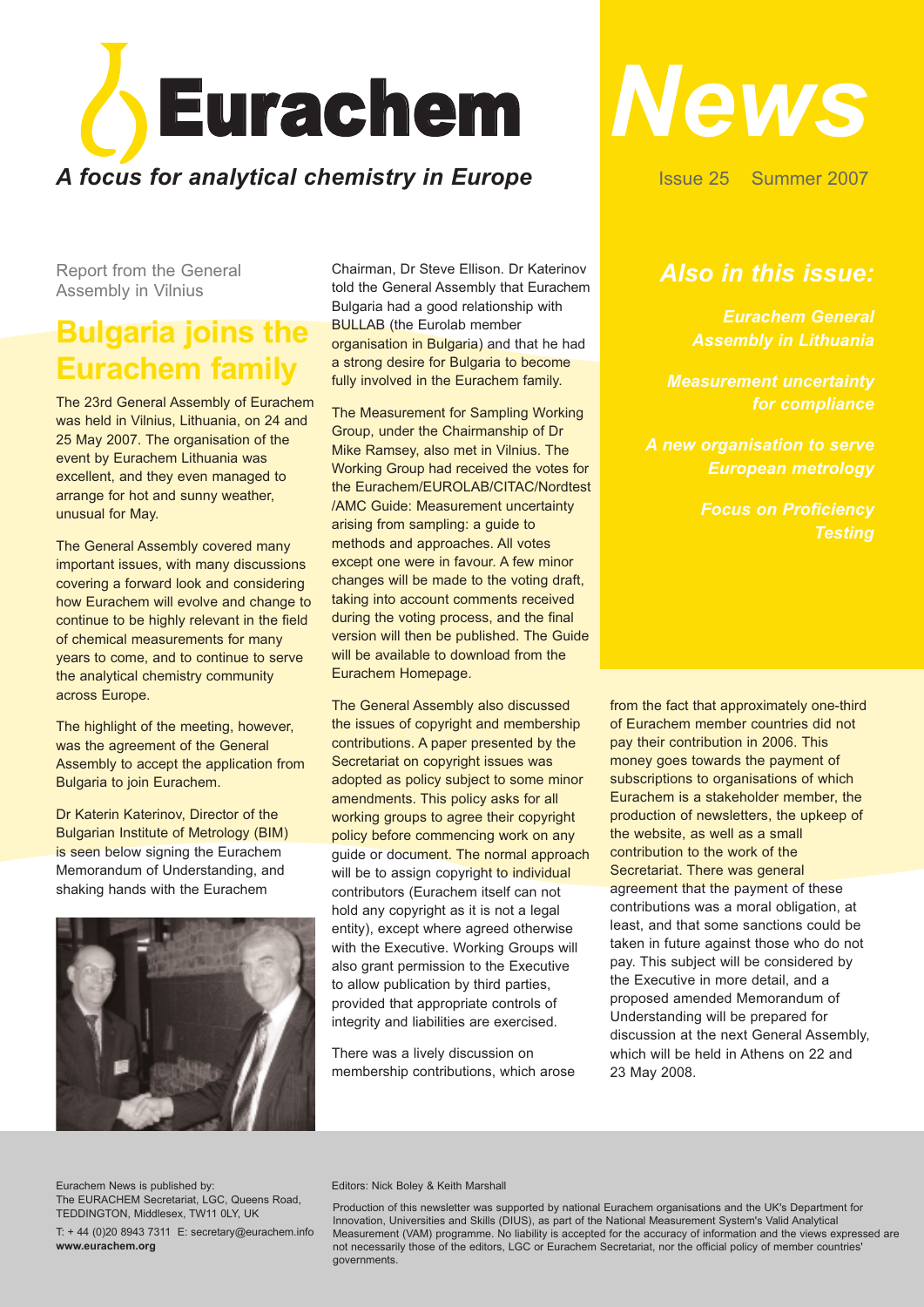## Focus on Proficiency Testing in Analytical Chemistry, Microbiology and Laboratory Medicine

Marina Patriarca, Nineta Majcen, Brian Brookman and Antonio Menditto

The EURACHEM Proficiency Testing Working Group promotes and organises workshops addressing current practice, problems and future directions of interlaboratory comparisons in chemical and biological analyses. These events are structured as key-note lectures followed by lively discussions in working groups, enabling interactive participation and cross-fertilization of ideas. The last event (Portoroz, Slovenia, 2005), held in association with EQALM and CITAC **(1)**, and supported locally by the Ministry of Higher Education, Science and Technology of the Republic of Slovenia-Metrology Institute (MIRS), Slovenian Accreditation (SA), Slovenian Chemical Society-EURACHEM Slovenia and SILAB, was attended by 120 delegates from 28 countries, providing an excellent opportunity for providers, users and

## **The diary**

regulatory bodies to come together and share their views. In addition, training for the practical implementation of uncertainty in PT/EQA was provided in a course attended by over 60 delegates. A special issue of Accreditation and Quality Assurance **(2)** has been devoted to the lectures, posters and reports from the working group discussion, addressing in particular new trends, such as virtual EQA/PT and the wider use of Internet; pros and cons of accreditation of PT/EQA providers; the assessment of performance and its comparability between schemes; views of regulatory bodies on the contribution of PT/EQA data to laboratory assessment and applications of PT/EQA to pre and post analytical steps.

Following continuing and growing interest in the role of PT/EQA to assure the

quality of chemical and biological tests, another workshop will take place in Rome, 5-7 October 2008 **(3)**. The main topics to be addresses will include developments of PT/EQA in the wider EU and in developing countries; newer fields of application such as microbiology and molecular biology; key aspects of PT/EQA such as quality of test items, frequency of testing and monitoring of performance over time; the proposed ISO 17043 and end-user perspectives. In conjunction with the Workshop two training courses will be addressed specifically at PT/EQA providers or end-users.

- (1) Ulf Örnemark, Nineta Majcen, Eurachem workshop in Slovenia, Focus on accreditation of PT providers. CITAC News, February 2006, 21. (2) Accred. Qual. Assur. 2006: 11(8-9), 371-484.
- (3) See elsewhere in this issue of the EURACHEM **Newsletter**

| <b>Event</b>                                                                                                        | Venue & date                                                       | <b>Contact</b>                                                                                                                                                                         |  |
|---------------------------------------------------------------------------------------------------------------------|--------------------------------------------------------------------|----------------------------------------------------------------------------------------------------------------------------------------------------------------------------------------|--|
| EuroAnalysis XIV                                                                                                    | University of Antwerp<br>9-14 Sept 2007                            | EUROANALYSIS-XIV Conference Secretariat<br>University of Antwerp<br>Tel/Fax: + 32 3 820 23 43 luc.vantdack@ua.ac.be<br>www.euroanalysisxiv.ua.ac.be                                    |  |
| Nuclear PT 2007                                                                                                     | Bucharest, Romania<br>6-9 Oct 2007                                 | Dr. Emanuela Cincu<br>"Horia Hulubei" National Institute for Physics<br>and Nuclear Engineering IFIN-HH<br>Tel: +40 21 404 2300<br>activa-n@nipne.ro<br>http://nuclearpt-2007.nipne.ro |  |
| Use of reference materials and<br>estimation of measurement uncertainty                                             | IRMM, Geel, Belgium<br>10 - 11 Oct 2007                            | Thomas Linsinger<br><b>IRMM</b><br>Tel: + 32 (0)14 571 956<br>thomas.linsinger@ec.europa.eu<br>www.irmm.jrc.be                                                                         |  |
| Measurement Quality in Chemistry                                                                                    | Talinn, Estonia<br>25-26 Oct 2007<br>Borås, Sweden<br>8-9 Nov 2007 | Dr Bertil Magnusson<br>SP Technical Research Institute of Sweden<br>Tel: +46 10 516 5275<br>bertil.magnusson@sp.se<br>www.sp.se/conf                                                   |  |
| Statistics for analytical chemists                                                                                  | LGC, Teddington, UK<br>19 Sept 2007                                | <b>Lorraine Didinal</b><br><b>LGC Training Centre</b><br>Tel: + 44 20 8943 7631<br>training@lgc.co.uk<br>www.lqc.co.uk/training.asp<br>(Click on 'Analytical Quality')                 |  |
| Principles and practice of measurement<br>uncertainty in chemical testing laboratories                              | LGC, Teddington, UK<br>9-10 Oct 2007                               |                                                                                                                                                                                        |  |
| Implementing ISO/IEC 17025 in<br>testing laboratories                                                               | LGC, Teddington, UK<br>14 Oct 2007                                 |                                                                                                                                                                                        |  |
| Method validation                                                                                                   | LGC, Teddington, UK<br>4-6 Dec 2007                                |                                                                                                                                                                                        |  |
| Uncertainty for Sampling;<br>Uncertainty in Compliance                                                              | BAM, Berlin, Germany<br>14-15 April 2008                           | <b>Manfred Golze</b><br><b>BAM</b><br>Tel: +49 30 8104 1943<br>Manfred.golze@bam.de                                                                                                    |  |
| 6th Eurachem workshop on PT<br>Proficiency testing in analytical chemistry,<br>microbiology and laboratory medicine | Rome, Italy<br>6-7 Oct 2008                                        | Brian Brookman<br>LGC. UK<br>Tel: + 44 20 8943 7448<br>brian.brookman@lgc.co.uk                                                                                                        |  |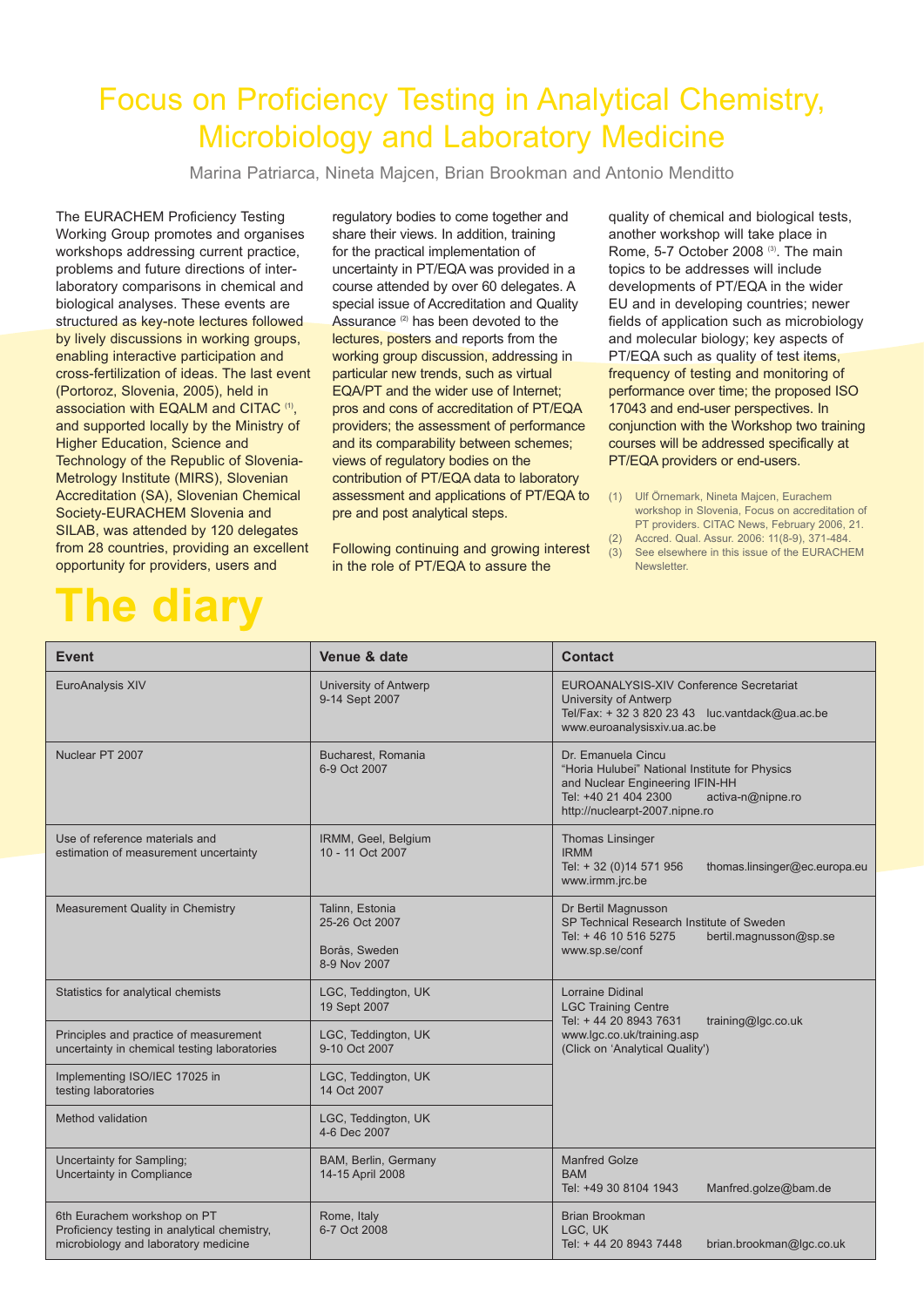## International reports

## **EURAMET**

New organisation formed to serve metrology in Europe

More than 70 metrologists, representatives of ministries and the European Commission gathered at PTB in Berlin on 11 January 2007 for what will become a memorable date for European metrology. On that day EURAMET was born, a new organisation to serve European metrology. Also in Berlin, signatories from 26 European states signed the byelaws of EURAMET, an association of public utility under German law.

EURAMET for the first time forms a legal entity for European metrology. Being a legal entity allows the organisation to negotiate with the European Commission (EC) for funding. Consequently, One of EURAMET's prime purposes will be to negotiate a contract with the EC for a European Metrology Research Programme (EMRP), to be jointly financed by participating countries and the EC. Initially, the EMRP is expected to be supported with 'ERA-NET Plus' funding from the 7th EU Framework Programme. However, EURAMET hopes to negotiate a separate grant agreement on the basis of Article 169 of the EC treaty.

EURAMET will also serve as the association for European metrology institutes and this way become a successor to EUROMET, which operated for 20 years. The transfer of responsibilities from EUROMET to EURAMET will be agreed at the next EUROMET General Assembly in June 2007.

## **Eurolab**

### New Eurolab report revisits measurement uncertainty

Eurolab has published a new technical report on measurement uncertainty. Entitled 'Measurement uncertainty revisited - Alternative approaches to uncertainty evaluation' (Eurolab Technical Report No. 1/2007), the report was prepared with significant input from Eurachem experts and was based around the Eurachem/ CITAC guide, 'Quantifying uncertainty in analytical measurement'.

This report focuses on reviewing and comparing the currently available approaches for evaluating measurement uncertainty. In recent years, the more traditional 'modelling approach' to uncertainty evaluation has been joined by an increasing number of strategies, which have been classified as 'empirical approaches'. Ideally these different approaches will give the same results but both have their 'flaws'.

Therefore, it is now widely recognised that uncertainty estimates using data produced from both modelling and empirical



Delegates at PTB, Berlin, witnessing the launch of EURAMET.

approaches, should be compared and combined to ensure that all effects accounted for are taken into account. This procedure is by no means straightforward! This report will show readers how to do this.

This new report summarises the current main approaches for uncertainty and discusses and compares the uncertainty data that can be obtained. It discusses the technical issues pertinent to the comparison, validation and revision of uncertainty estimates and contains a wide range of case studies covering various testing fields.

Eurolab Technical Report No. 1/2007 is now available from the Eurolab website, www.eurolab.bam.de.

## **EuCheMS - DAC**

New web directory of educational institutes under preparation

A 'European Association for Chemical and Molecular Sciences, Division of Analytical Chemistry (EuCheMS - DAC)' Task Force is currently laying the foundations for a new online directory, 'European Analytical Chemistry on the Web', containing a collection of website addresses of institutions educating analytical chemists. This collection will provide comprehensive information on the field. The directory will list the details for institutions as opposed to individual scientists, in an attempt to provide a sustainable and reliable source of information requiring minimal updating.

Task Forces within EuCheMS - DAC are established to undertake discrete, short term projects. For longer - term activities, such as history and education, the division has established specific Study Groups.

As part of the preparations leading up to EuroAnalysis XIV, due to take place at the University of Antwerp on 9-14 September, the History Study Group is planning to publish a review article on the development of analytical chemistry in the host country, Belgium. The Group also hope to publish a history of the continued on page 7.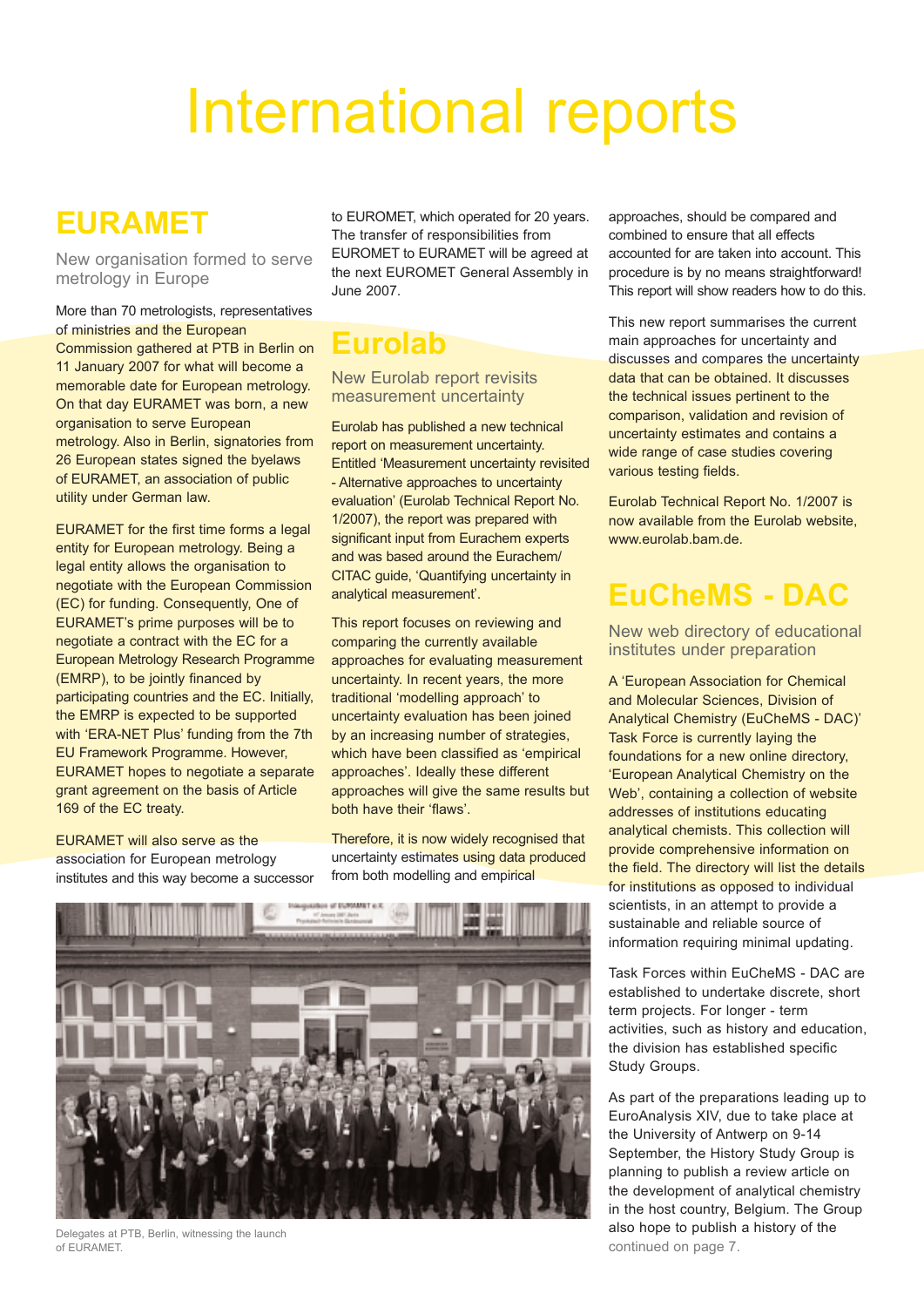## Assessment of Compliance A new Eurachem/CITAC Guide

Alex Williams Chairman, Eurachem/CITAC Measurement Uncertainty and Traceability Working Group

We are all aware that measurement uncertainty has to be taken into account in the assessment of compliance with a specification or a regulation and how to do this is an issue, which has been of concern to Eurachem/CITAC for a number of years. When making an assessment of compliance, because of the measurement uncertainty, there is a risk of making incorrect decisions, i.e. of accepting a batch of material which is outside the specification or rejecting one that is within. The probability of making a wrong decision obviously depends both upon the size of the measurement uncertainty and on how the uncertainty is taken into account when assessing compliance.

We discussed this in the second edition of our guide "Quantifying Uncertainty in Analytical Measurement"<sup>1</sup> where we considered the assessment of compliance for the results shown in Figure 1.



Figure 1: Uncertainty and compliance limits

We concluded that case (i) clearly implies non-compliance, case (iv) compliance and that cases (ii) and (iii) require individual consideration in the light of any agreements with the user of the data. Our compliance guide takes cases (ii) and (iii) further and on the basis of an ASME guide<sup>2</sup> recommends the use of Decision Rules. A decision rule gives a prescription for the acceptance or rejection of a product based on the measurement result, its uncertainty and the specification limit or limits, taking into account the acceptable level of the probability of making a wrong decision. On the basis of the decision rule, an "Acceptance Zone" or a "Rejection Zone" is determined (Figure 2), such that if the measurement result lies in the acceptance zone the product is accepted or if in the rejection zone it is rejected. Our guide

gives examples of a number of decision rules and also provides advice on the design of decision rules to meet the requirements of the regulation or specification.

### **Decision rules**

One decision rule that is currently widely used is that a result implies noncompliance with an upper limit if the measured value exceeds the limit by the expanded uncertainty. With this decision rule, then only case (i) in Figure 1 would imply non-compliance.

Another very simple decision rule is that a result equal to or above the upper limit implies non-compliance and a result below the limit implies compliance, provided that uncertainty is below a specified value. This is normally used where the uncertainty is so small compared with the limit that the risk of making a wrong decision is acceptable.

In general the decision rules may be more complicated. They may include, for example, that for cases (ii) and (iii) in Figure 1, additional measurements should be made, or that manufactured product be compared with an alternative specification to decide on possible sale at a different price. Thus the basic requirements for deciding whether or not to accept the test item are:

- 1. A specification giving upper and/or lower permitted limits of the characteristics (measurands) being controlled.
- 2. A decision rule that describes how the measurement uncertainty will be taken into account with regard to accepting or rejecting a product according to its specification and the result of a measurement.
- 3. The limit(s) of the acceptance or rejection zone (i.e. the range of results), derived from the decision rule, which leads to acceptance or rejection when the measurement result is within the appropriate zone.

The relevant product specification or regulation should ideally contain the decision rules, but if this is not the case then they should be drawn up as part of the definition of the analytical requirement (i.e. during contract review).

### **Acceptance zones, rejection zones & guard bands**

The decision rule is used to define an acceptance zone and a rejection zone as shown in a) in Figure 2. The start of the rejection zone is at the specification limit L plus an amount g (called the Guard band<sup>3</sup>). The value of g in a) is chosen so that for a measurement result greater than or equal to  $L + g$  the probability of false rejection is acceptable; that is, a low probability that the permitted limit has not been exceeded. In b), g has been chosen to provide low risk of false acceptance.



Figure 2: Acceptance and rejection zones for an Upper Limit

The figure shows the relative positions of the acceptance and rejection zones for a) high confidence of correct rejection; b) high confidence of correct acceptance. The distance *g* is often called the 'guard' band'.

### **Setting acceptance and rejection zone limits**

The guide also provides advice on setting acceptance and rejection zone limits. The size of the guard band *g* depends upon the value of the uncertainty and is chosen to meet the requirements of the decision rule. For example if the decision rule states that for non-compliance, the observed value should be greater than the limit plus 2*u*, then the size of the guard band is 2*u*. If the decision rule states that for noncompliance that the probability *P* that the value of the measurand is greater than the limit *L*, should be at least 95%, then *g* is chosen so that for an observed value of *L*+*g*, the probability that the value of the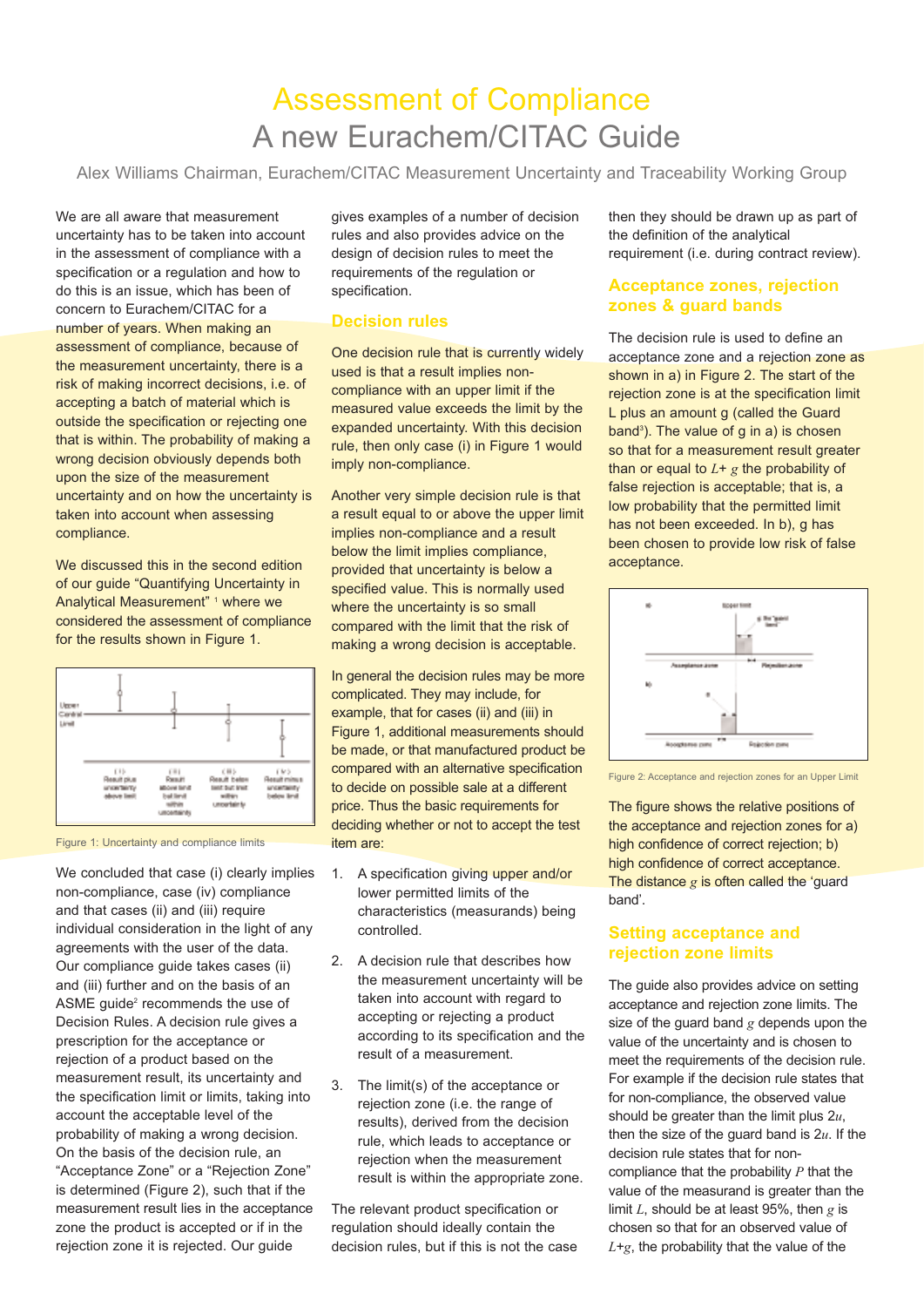measurand lies above the limit *L* is 95%. Similarly, if the decision rule is that there should be at be least a 95% probability that the value of the measurand is less than *L*, then *g* is chosen, so that for an observed value of *L*-*g*, the probability that the value of the measurand lies below the limit is 95%. In general the value of *g* will be a function of or a simple a multiple of *u* where *u* is the standard uncertainty. In some cases the decision rule may state the value of the multiple to be used. In others the guard band will depend upon the value of *P* required and the knowledge about the distribution of the likely values of the measurand. For the case where the distribution of the likely values of the measurand is approximately normal, a value of 1.64*u* will give a probability of making a wrong decision of 5% and a value of 2.33*u*, a probability of 1%. Some typical cases are described in the guide.

A particularly important case covered in the guide is when the uncertainty is proportional to the analyte concentration. This can lead to considerable asymmetry in the distribution of values attributable to the measurand if the uncertainty is large. In this case considerable care is needed in designing the decision rule, as can be seen from consideration of the three decision rules and schematic illustrations shown in Figure 3.

Decision rule 2 requires a much larger measured value for non-compliance than does decision rule 1. There has been considerable discussion on which of these two decision rules to use when evaluating the results of analyses used to test for abuse of drugs in sport, where the uncertainty is large and proportional to the concentration of the analyte. Decision rule 3 gives the correct

interpretation of a regulation requires that there must be high probability 1- *a* that the limit is exceeded to establish noncompliance. However in practice the use of decision rule 1 is appropriate since it gives the same as the use of more detailed decision rule 3.

### The full version of the compliance guide is now available to download from the Eurachem website.

#### **References**

- 1. "Quantifying uncertainty in analytical measurement", Eurachem/CITAC, 2000.
- 2. "Guidelines for Decision Rules: Considering Measurement Uncertainty in Determining Conformance to Specification", American Society of Mechanical Engineers (ASME).
- 3. There is a large amount of literature on compliance assessment, mainly on electrical and mechanical products, which uses the concept of guard bands. See the ASME guide for information about some of this literature.

| 1.                                                                                                                                              | The result will be taken as indicating non-compliance if the measured value x is<br>greater than the limit value L by more than $k_a u_L$ where $u_L$ is the value of the<br>uncertainty at the limit. This gives a guard band $g_1$ of L. $k_a u_{rel}$ where $u_{rel}$ is the<br>relative uncertainty. | Limit <i>L</i><br>Rejection zone                                                                 |
|-------------------------------------------------------------------------------------------------------------------------------------------------|----------------------------------------------------------------------------------------------------------------------------------------------------------------------------------------------------------------------------------------------------------------------------------------------------------|--------------------------------------------------------------------------------------------------|
| 2.                                                                                                                                              | The result will be taken as indicating non-compliance if the measured value $x$ is<br>greater than the limit value L by more than $k_aux$ where $u_x$ is the value of the<br>uncertainty at the measured value. This gives a guard band $g_2$ of L. $k_d u_{rel}$ (1 -<br>$k_a u_{rel}$ ). Note 1        | k ji,<br>ñл.<br>Result x at highest<br>點<br>acceptable value<br>Limit <i>L</i><br>Rejection zone |
| 3.                                                                                                                                              | The result will be taken as indicating non-compliance if, for a measured value $x$ ,<br>the probability of the value of the measurand being less than the limit is less<br>than $a$ . Note 2                                                                                                             | Result xat highest<br>acceptable<br>Limit <i>L</i><br>Rejection zone                             |
| Note $1$ :<br>The "Result $x$ " for rules 2 and 3 is shown at the highest acceptable value deduced by applying the particular<br>decision rule. |                                                                                                                                                                                                                                                                                                          |                                                                                                  |

Note 2: The distribution shown is the probability density function for the values attributable to the measurand on the basis of the observed value *x*.

Figure 3: Different decision rules with uncertainty dependent on the value of the measurand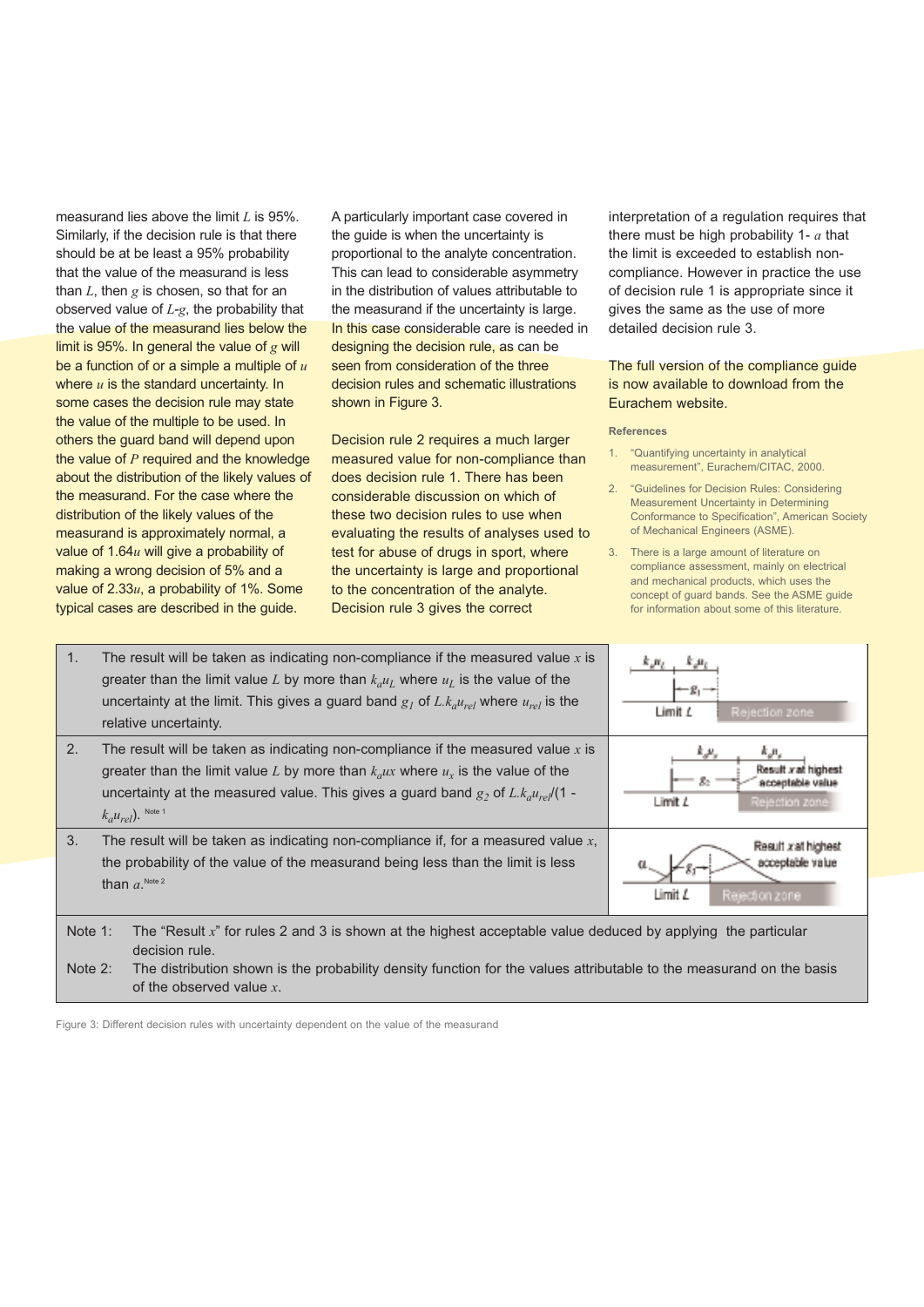## National reports

## **Italy**

Rome to host Eurachem PT workshop in 2008

At the 2006 meeting in Istanbul, the Eurachem General Assembly accepted a proposal from Eurachem in Italy to host the 6th Eurachem workshop on 'Proficiency testing in analytical chemistry, microbiology and laboratory medicine - Current practice and future directions'. The workshop, organised by the Eurachem PT Working Group, will be held in Rome on 6 and 7 October 2008, preceded by training courses addressed to either PT organisers or PT users. The local organising committee comprises representatives from INRIM (Istituto Nazionale di Ricerca Metrologica, based in Turin), ISS (Istituto Superiore di Sanità, based in Rome), APAT (Agenzia per la Protezione dell'Ambiente e per i Servizi Tecnici), ENEA (Ente per le Nuove tecnologie, l'Energia e l'Ambiente) and the accreditation bodies, SINAL, SINCERT and SIT.

Eurachem activity in Italy is mainly carried out by INRIM, in partnership with other national institutions, including ISS and APAT. These same institutions carry out training courses on metrology in chemistry, aimed mainly at field laboratories involved in food control, clinical and environmental analyses. Special sessions on metrology in chemistry are held at national congresses.

In such activities, the Eurachem's guides are promoted as important reference documents and are used as a basis for training course material. In particular, the Italian translation of Eurachem's uncertainty guide, which was edited jointly by ISS and INRIM, 'Quantifying Uncertainty in Analytical Measurement', has proven to be a success and this document is now widely used by laboratories throughout Italy.

## **Sweden**

Delegates discuss the pros and cons of flexible scope

"There is an agreement in principle on the need and the benefit of a flexible scope in accreditation but no consensus on how to interpret the term 'flexible scope' and how to use it in the daily activities of laboratories, clients and accreditation bodies."

That was the conclusion reached by delegates at the end of a workshop entitled, 'Flexible scope of Accreditation; Experience and future prospects', held in Borås, Sweden, in May last year. Organised jointly by EA, Eurolab and Eurachem, the workshop highlighted views on and experiences with flexible scope, from accreditation bodies, laboratories and industry.

Central to the workshop was a letter from Jacques McMillan expressing the view of the European commission. In it, Mr McMillan wrote: "[Flexible scope] means that the accreditation bodies must adapt their scopes of accreditation to allow room for modifications and adaptations to the scope as of activity of the conformity assessment bodies. Laboratories and certification bodies should be able to adapt their test methods and measurement programmes to the needs of the products, manufacturers and conformity assessment procedures as well as to the technology involved."

Full proceedings are available at the Eurolab website at www.eurolab.org.

Since 2004, Eurachem and Eurolab (www.eurolab-sverige.org) have worked jointly in Sweden. Their main focus has been to support testing laboratories in Sweden with regards to accreditation regulatory issues surrounding measurement quality. The joint organisation maintain strong links with SWEDAC, Sweden's national accreditation body, and hope that they will recognise Eurachem/Eurolab as the Swedish natural discussion partner concerning issues associated with laboratory accreditation.

## **Slovakia**

### Eurachem Slovakia looks at method validation and sampling

Over the past 12 months, Eurachem-Slovakia's activities have continued to focus on providing information about new trends in chemical metrology and quality assurance for Slovak chemical laboratories staff.

In June last year a one-day seminar in Bratislava focused on the validation of analytical measurement methods, with reference to the requirements under ISO/ **IEC 17025. Attended by approximately** 70 delegates, the seminar looked various different approaches to validation, studying the theory behind each approach and their applications.

In February this year Eurachem-Slovakia organised another seminar entitled 'Sampling in chemical testing', the purpose of which was the discussion of sampling problems in a variety of areas of chemical testing. The 45 delegates from individual accredited testing laboratories of the Slovak Republic participated on the seminar were also given sight of the Slovak transcription of the new Eurachem/CITAC/NORDTEST document 'Estimation of measurement uncertainty arising from sampling'.

As well as these seminars, members of Eurachem-Slovakia were active participants in various conferences and workshops organised by the European laboratory community.

### **Cyprus**

Busy year for Eurachem Cyprus

### Co-operation with other Cypriot organisations

In an attempt to improve the links between the members of the Pancyprian Union of Chemists (PUC) and Eurachem, the Eurachem Cyprus Committee has decided to become a Division of the PUC. The committee has also continued to strengthen links with other stakeholders, including Cypruslab and the Cyprus Organisation for the Promotion of Quality (CYS) and organised several joint events and workshops including in March this year, 'Workshop on Traceability of measurements and Metrology aspects - Particular needs in the sectors of food and health care' (picture), the guest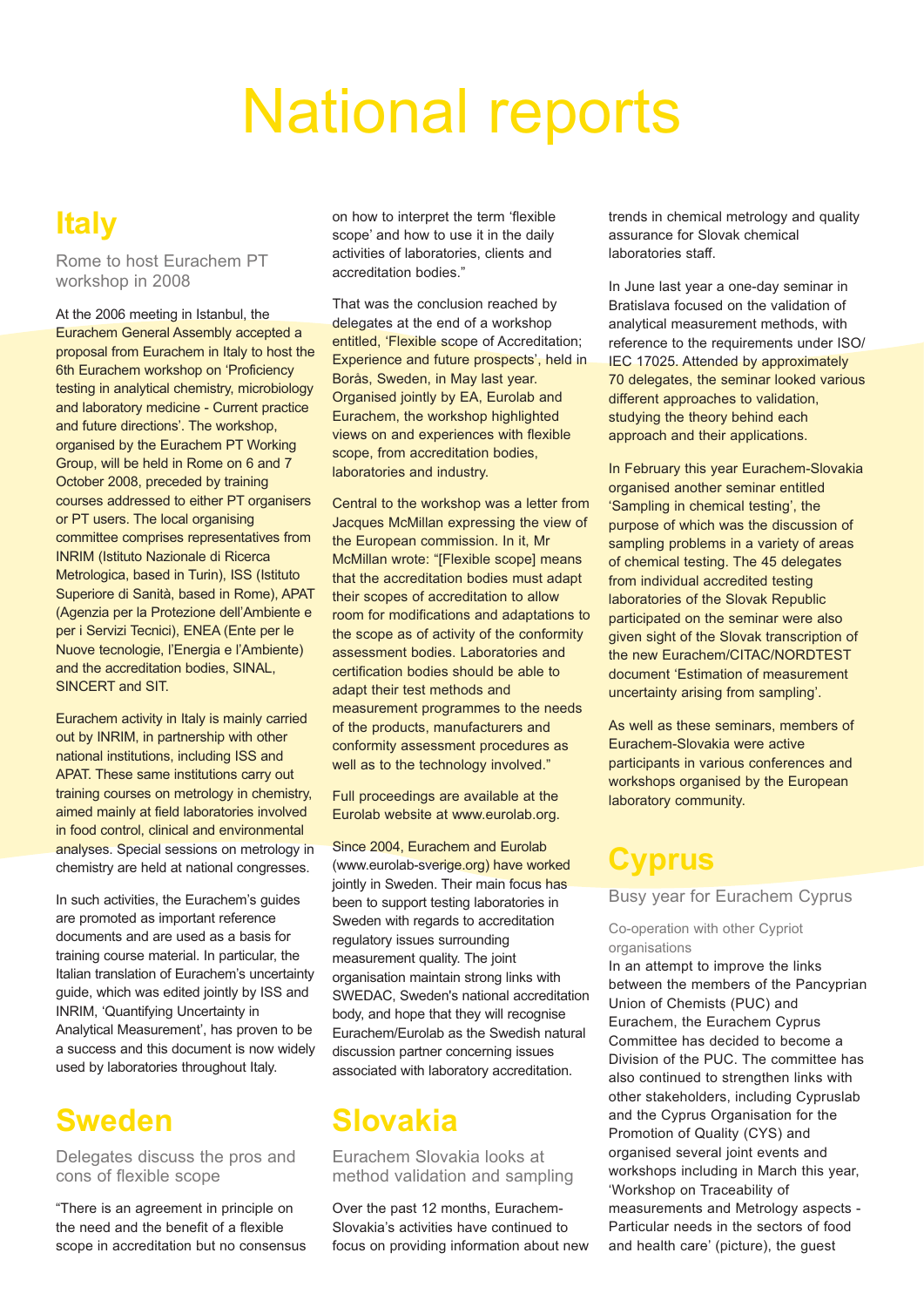

Quality Assurance in Bioanalysis

speaker being Dr Robert Kaarls (CCQM). Eurachem Cyprus also organised events with Turkish Cypriot chemists, looking at various quality assurance issues and possible future activities.

Eurachem Cyprus has made contact with several potential partners from laboratories, institutes and the University of Cyprus, to promote a new Eurachem project looking at bioanalysis. As part of this activity, a representative attended a Eurachem bioanalysis event in the UK in November.

#### Education and Training

As a signatory to the 'Rogaska Declaration', which aims to promote and widen access to analytical chemistry and metrology courses in Europe, Eurachem Cyprus has been in contact with the University of Cyprus, the State Laboratory and CYS, with the aim of implementing the declaration locally.

EUROMED Quality Programme Eurachem Vice Chair, Kyriakos Tsimillis has been actively involved in the activities organised within the EUROMED Quality Programme, acting as the coordinator for Cyprus. Among a series of activities, he was one of two speakers at the workshop 'Training on ISO 17011 on general requirements for bodies providing assessment and accreditation of Conformity Assessment Bodies', along with Vagn Andersen from DANAK.

## **Czech Republic**

High activity from EURACHEM-CZ

Since its establishment in 1992, the national Eurachem organization in the Czech Republic - EURACHEM-CZ - has

been very active both nationally and internationally in the promotion of quality in analytical chemistry. Within Eurachem, they have played host twice to the Eurachem General Assembly, and have organised a workshop entitled 'Teaching Quality and Metrology in Chemistry'. In the Czech Republic, EURACHEM-CZ's main focus is the education and training of analytical chemists, through:

- **●** The organisation of at least one oneday seminar/workshop per year;
- **Regular training courses for quality** managers;
- **●** The preparation of guidance documents and translation of Eurachem and CITAC guides.

EURACHEM-CZ maintains strong communications with its members via its regular newsletter and website. The newsletter serves as a tool for disseminating information on issues affecting the quality of analytical measurements both nationally and internationally, including references to working group activities, seminars and courses in preparation. The website (www.eurachem.cz) acts as a national forum for promoting valid analytical measurements.

In 2002 EURACHEM-CZ brought the Czech Institute of Accreditation, Czech Metrology Institute, and EUROLAB-CZ together in a forum similar to that of the EEEE working groups. The aim of 4E-CZ (www.4e.cz) is to co-operate on finding solutions to common problems and obtain further support by lobbying government bodies and other Czech institutions.

continued from page 3.

EuroAnalysis conference in the 35th issue of the European Analytical Column, which will appear in numerous international journals and newsletters and on the DAC website (www.dac-euchems.org).

## **ILAC**

### ILAC Continues to co-operate closely with Eurachem

ILAC values its close liaison with Eurachem. This cooperation has enabled us to continue our efforts in strengthening the links between accreditation and metrology (particularly in chemistry) - an essential link to assist accreditation bodies and accredited laboratories in delivering traceable and reliable measurement results, which are fit for their intended use.

An example of recent activity on this is the current Eurachem/CITAC work on developing a guide on compliance with limits (taking measurement uncertainty into consideration). A meeting was held in November 2006 at LGC (UK) and a final draft was subsequently circulated to CITAC and Eurachem members for vote/comment. The document is now approved and ILAC will review and publicise it on its website for the use of members (and may adopt this guide as a replacement for ILAC document G8-1996).

Other issues of common interest include metrological traceability, proficiency testing, reference materials and further applications of measurement uncertainty (including qualitative analysis).

ILAC was represented at the May 07 Eurachem General Assembly in Vilnius by Dr Maire Walsh, who was appointed as the Chair of the ILAC Laboratory Committee at the last ILAC General Assembly (Cancun, Mexico - October 2006).

ILAC looks forward to the continuation of the strong ties with Eurachem.